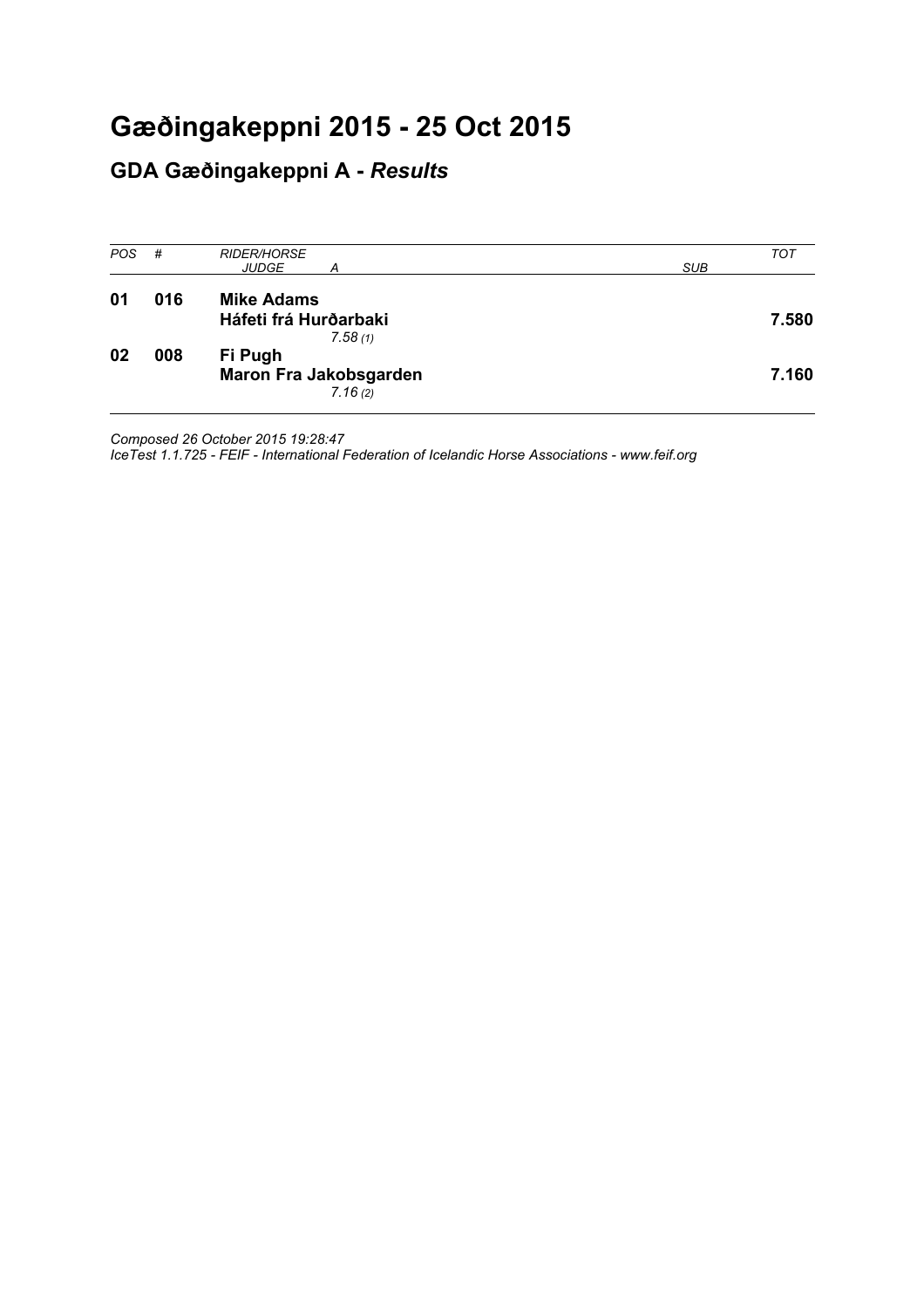#### **GDB Gæðingakeppni B -** *Results*

| <b>POS</b> | #   | <b>RIDER/HORSE</b>            |            | <b>TOT</b> |
|------------|-----|-------------------------------|------------|------------|
|            |     | <b>JUDGE</b><br>А             | <b>SUB</b> |            |
| 01         | 015 | <b>Jemimah Adams</b>          |            |            |
|            |     | Kraftur frá Kvistum           |            | 8.470      |
|            |     | 8.47(1)                       |            |            |
| 02         | 014 | <b>Jemimah Adams</b>          |            |            |
|            |     | Draupnir frá Vallanesi        |            | 8.290      |
|            |     | 8.29(2)                       |            |            |
| 03         | 012 | Mike Adams                    |            |            |
|            |     | <b>Svala from Witchampton</b> |            | 8.210      |
|            |     | 8.21(3)                       |            |            |
| 04         | 011 | Freija Glansdorp              |            |            |
|            |     | Ljóri frá Efri-Rauðalæk       |            | 8.170      |
|            |     | 8.17(4)                       |            |            |
| 05         | 006 | <b>Harriet Frame</b>          |            |            |
|            |     | Rispa frá Kálfholti           |            | 8.160      |
|            |     | 8.16(5)                       |            |            |
| 06         | 013 | <b>Ellen Brimble</b>          |            |            |
|            |     | Óðinn frá Vallanesi           |            | 8.060      |
|            |     | 8.06(6)                       |            |            |
| 07         | 007 | <b>Becca Hughes</b>           |            |            |
|            |     | <b>Marey Fra Arkanesi</b>     |            | 7.680      |
|            |     | 7.68(7)                       |            |            |
| 08         | 010 | Freija Glansdorp              |            |            |
|            |     | Týr from Solva                |            | 7.580      |
|            |     | 7.58(8)                       |            |            |

*Composed 26 October 2015 19:29:38*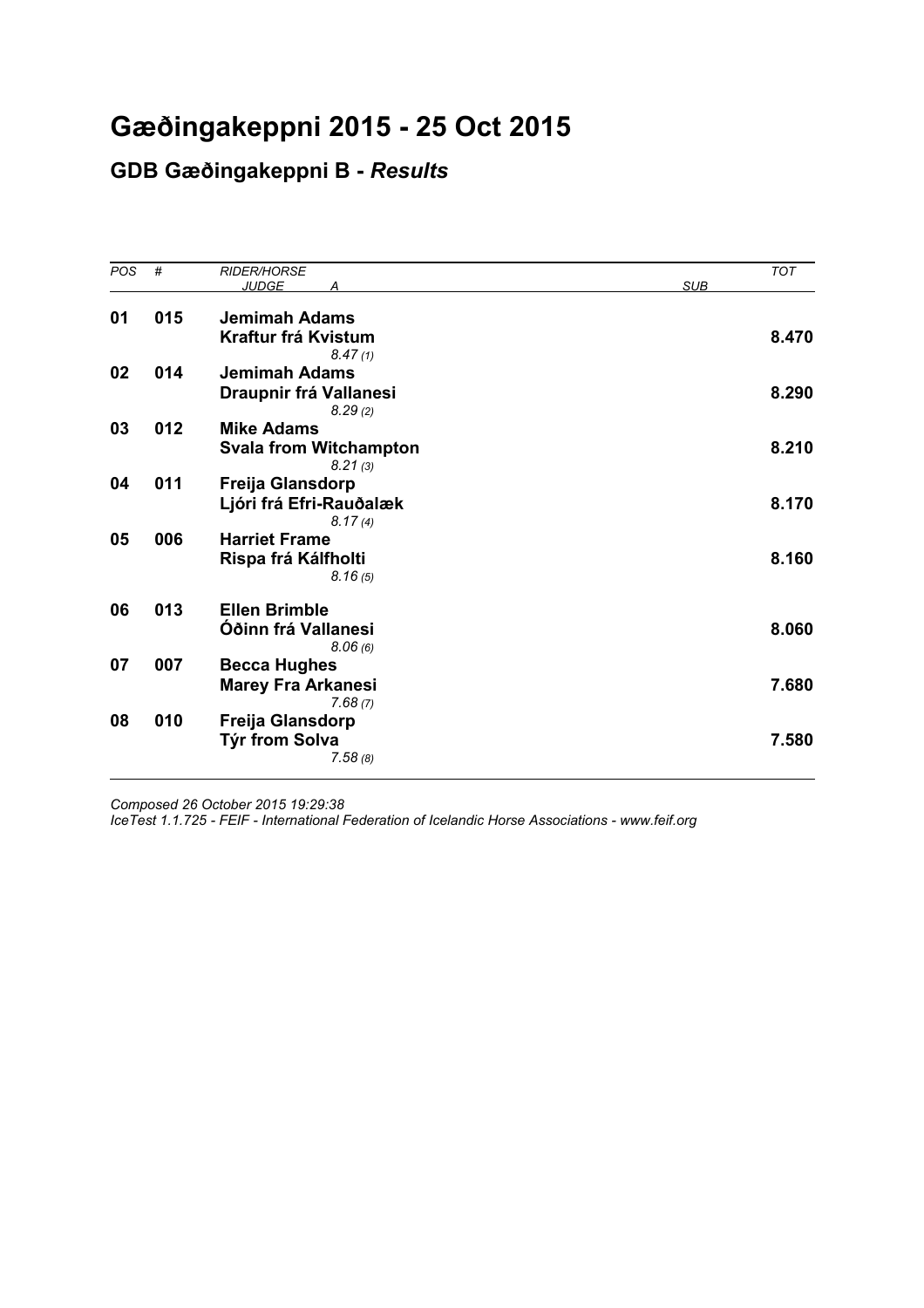#### **T7 Tölt -** *Results*

| <b>POS</b> | #   | <b>RIDER/HORSE</b><br><b>JUDGE</b><br>А | <b>SUB</b> | <b>TOT</b> |
|------------|-----|-----------------------------------------|------------|------------|
|            |     |                                         |            |            |
| 01         | 004 | <b>Anne Savage</b>                      |            |            |
|            |     | Klettur Fra Efri Rauðalaek              |            | 6.00       |
|            |     | 6.0(1)                                  |            |            |
| 02         | 008 | Fi Pugh                                 |            |            |
|            |     | Maron Fra Jakobsgarden                  |            | 5.30       |
|            |     | 5.3(2)                                  |            |            |
| 03         | 006 | <b>Harriet Frame</b>                    |            |            |
|            |     | Rispa frá Kálfholti                     |            | 5.00       |
|            |     | 5.0(3)                                  |            |            |
| 03         | 007 | <b>Becca Hughes</b>                     |            |            |
|            |     | <b>Marey Fra Arkanesi</b>               |            | 5.00       |
|            |     | 5.0(3)                                  |            |            |
| 05         | 005 | Dave Savage                             |            |            |
|            |     | Eldur Fra Sauðadalsa                    |            | 4.80       |
|            |     | 4.8(5)                                  |            |            |
| 06         | 010 | Freija Glansdorp                        |            |            |
|            |     | Týr from Solva                          |            | 4.30       |
|            |     | 4.3(6)                                  |            |            |

*Composed 26 October 2015 19:25:12*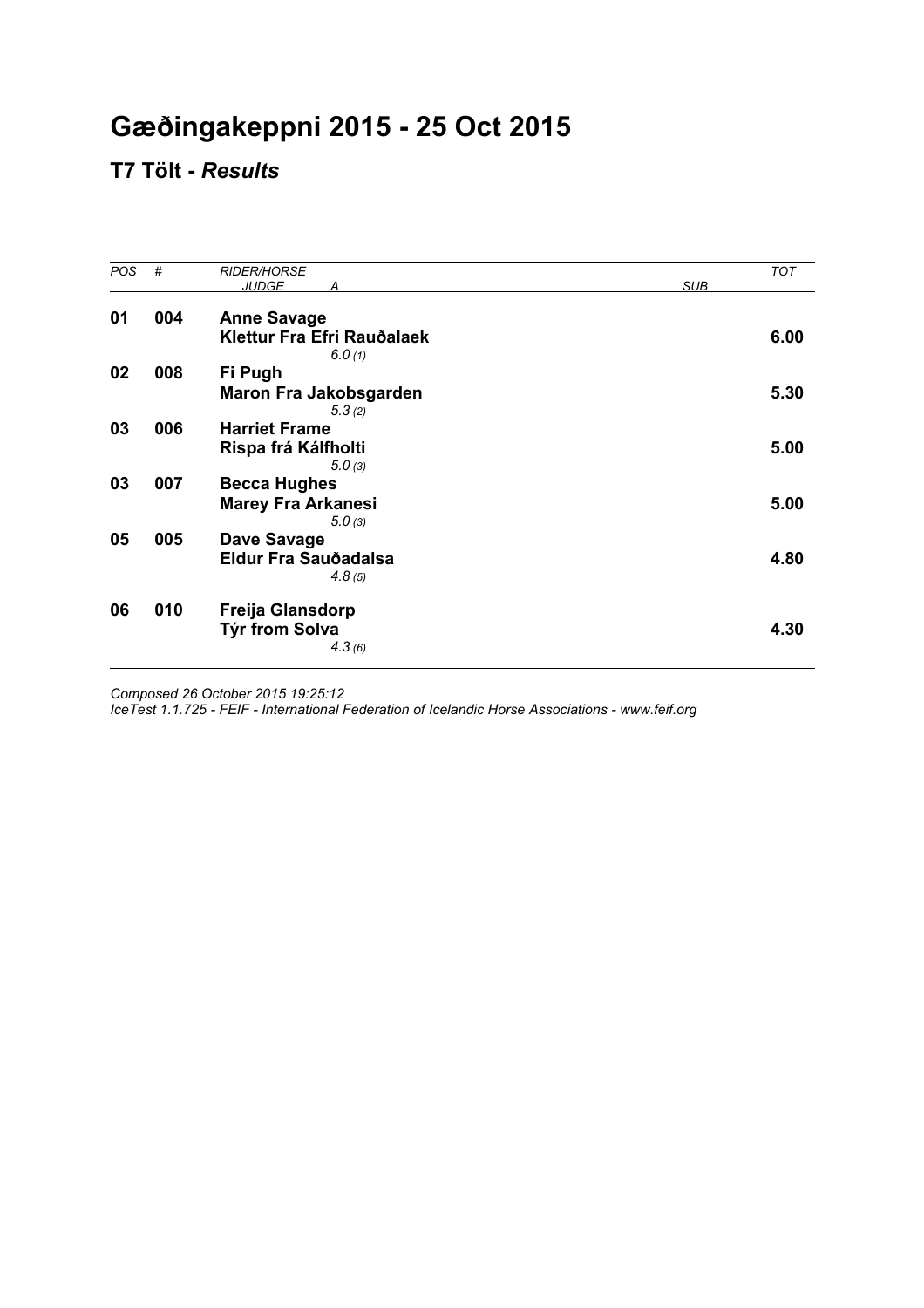#### **BO4 Three of Four -** *Results*

| <b>POS</b> | #   | <b>RIDER/HORSE</b><br><b>JUDGE</b><br>A | <b>SUB</b> | <b>TOT</b> |
|------------|-----|-----------------------------------------|------------|------------|
|            |     |                                         |            |            |
| 01         | 004 | <b>Anne Savage</b>                      |            |            |
|            |     | Klettur Fra Efri Rauðalaek              |            | 6.20       |
|            |     | 6.2(1)                                  |            |            |
| 02         | 002 | <b>Kristina Christof</b>                |            |            |
|            |     | Beyla vom Vindstaðir                    |            | 5.70       |
|            |     | 5.7(2)                                  |            |            |
| 03         | 003 | <b>Kristina Christof</b>                |            |            |
|            |     | Bly vom Vindstaðir                      |            | 5.00       |
|            |     | 5.0(3)                                  |            |            |
|            |     |                                         |            |            |

*Composed 26 October 2015 19:27:35*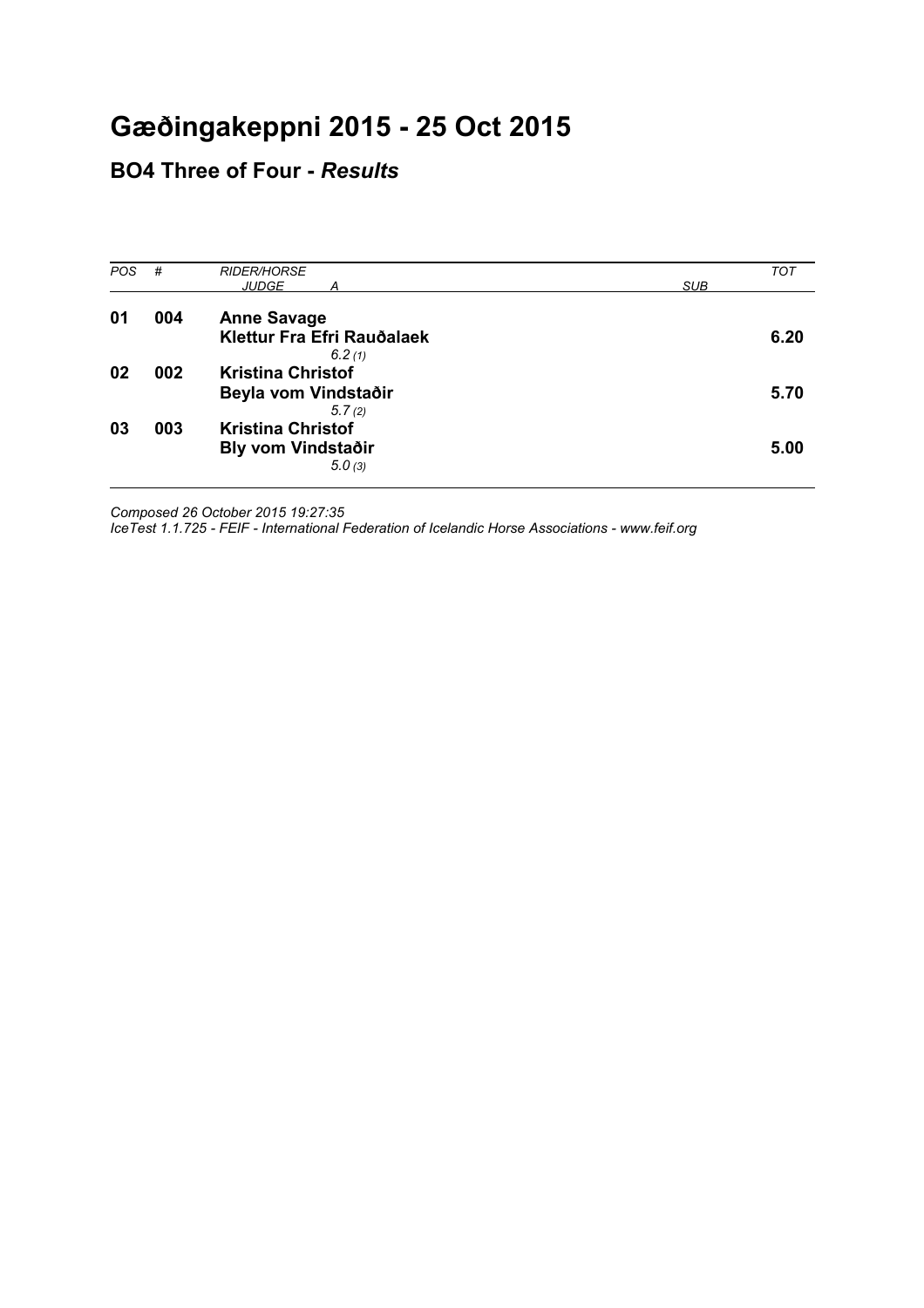**CAR Timed Canter -** 

*Result List*

| <b>POS</b> | #   | <b>RIDER/HORSE</b>         | <b>SEC</b> | <b>MARK</b> | <b>TIME</b> |
|------------|-----|----------------------------|------------|-------------|-------------|
|            |     |                            |            |             |             |
| 01         | 014 | Jemimah Adams              |            |             |             |
|            |     | Draupnir frá Vallanesi     |            | 0.00        | 7.07"       |
|            |     | <b>GALLOP</b>              | 7.07"      |             |             |
| 02         | 015 | <b>Jemimah Adams</b>       |            |             |             |
|            |     | Kraftur frá Kvistum        |            | 0.00        | 7.20"       |
|            |     | <b>GALLOP</b>              | 7.20"      |             |             |
| 03         | 002 | <b>Kristina Christof</b>   |            |             |             |
|            |     | Beyla vom Vindstaðir       |            | 0.00        | 7.55"       |
|            |     | GALLOP                     | 7.55"      |             |             |
| 04         | 011 | <b>Freija Glansdorp</b>    |            |             |             |
|            |     | Ljóri frá Efri-Rauðalæk    |            | 0.00        | 8.50"       |
|            |     | <b>GALLOP</b>              | 8.50"      |             |             |
| 05         | 004 | <b>Anne Savage</b>         |            |             |             |
|            |     | Klettur Fra Efri Rauðalaek |            | 0.00        | 9.30"       |
|            |     | <b>GALLOP</b>              | 9.30"      |             |             |

*Composed 26 October 2015 19:32:20*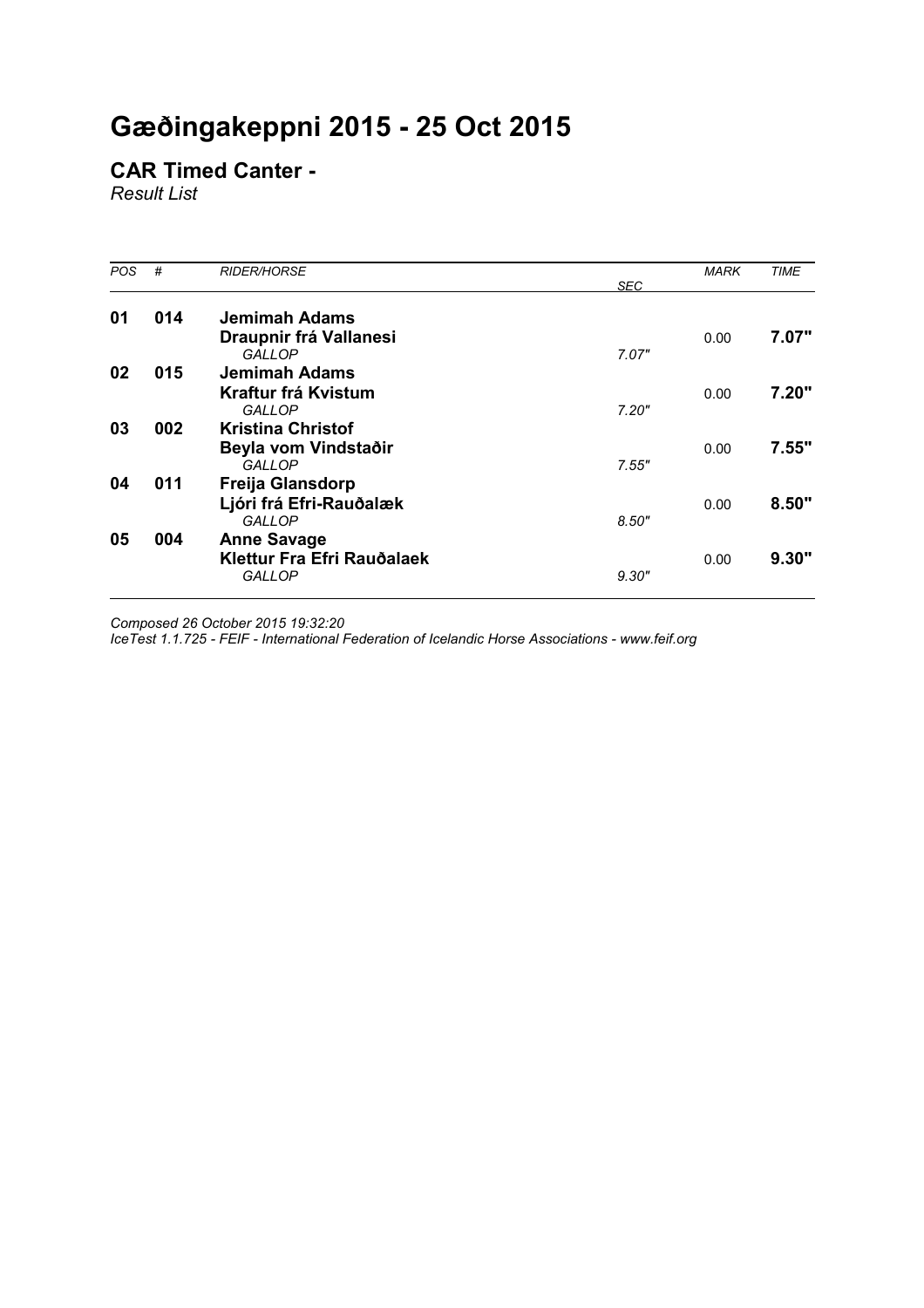**PAR Timed Pace -** 

*Result List*

| <b>POS</b> | #   | <i>RIDER/HORSE</i>        | <b>SEC</b> | <b>MARK</b> | <b>TIME</b> |
|------------|-----|---------------------------|------------|-------------|-------------|
| 01         | 016 | <b>Mike Adams</b>         |            |             |             |
|            |     | Háfeti frá Hurðarbaki     |            | 0.00        | 8.52"       |
|            |     | <b>RACING PACE</b>        | 8.52"      |             |             |
| 02         | 007 | <b>Becca Hughes</b>       |            |             |             |
|            |     | <b>Marey Fra Arkanesi</b> |            | 0.00        | 9.94"       |
|            |     | <b>RACING PACE</b>        | 9.94"      |             |             |

*Composed 26 October 2015 19:33:32*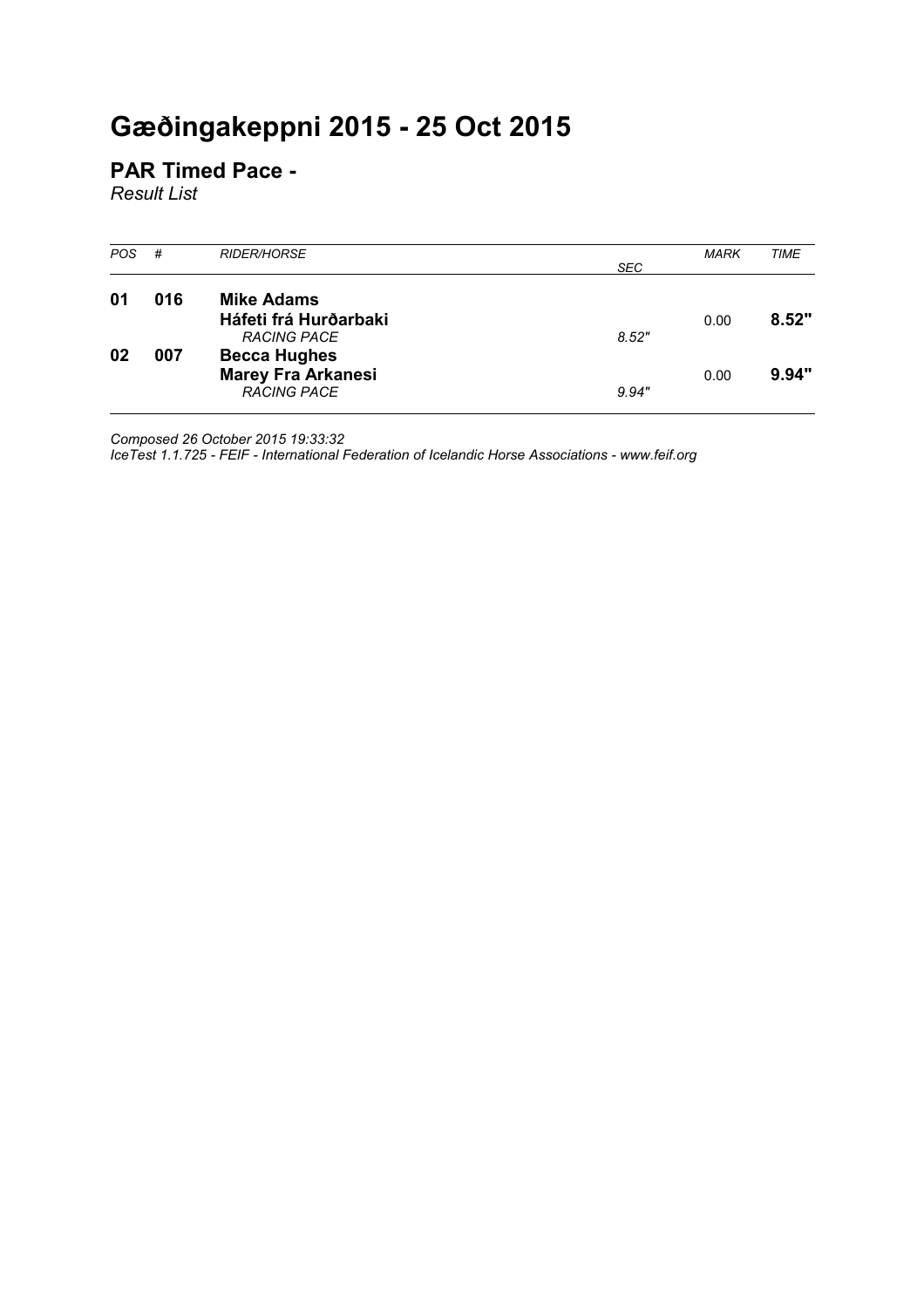**TOR Timed Tölt -** 

*Result List*

| <b>POS</b> | #   | <b>RIDER/HORSE</b>            | <b>SEC</b> | <b>MARK</b> | <b>TIME</b> |
|------------|-----|-------------------------------|------------|-------------|-------------|
| 01         | 011 | <b>Freija Glansdorp</b>       |            |             |             |
|            |     | Ljóri frá Efri-Rauðalæk       |            | 0.00        | 10.80"      |
|            |     | TÖLT, FAST                    | 10.80"     |             |             |
| 02         | 012 | <b>Mike Adams</b>             |            |             |             |
|            |     | <b>Svala from Witchampton</b> |            | 0.00        | 11.26"      |
|            |     | TÖLT, FAST                    | 11.26"     |             |             |
| 03         | 005 | Dave Savage                   |            |             |             |
|            |     | Eldur Fra Sauðadalsa          |            | 0.00        | 14.60"      |
|            |     | TÖLT, FAST                    | 14.60"     |             |             |
| 04         | 004 | <b>Anne Savage</b>            |            |             |             |
|            |     | Klettur Fra Efri Rauðalaek    |            | 0.00        | 15.50"      |
|            |     | TÖLT, FAST                    | 15.50"     |             |             |
|            | 006 | <b>Harriet Frame</b>          |            |             |             |
|            |     | Rispa frá Kálfholti           |            |             |             |

*Composed 26 October 2015 19:34:31*